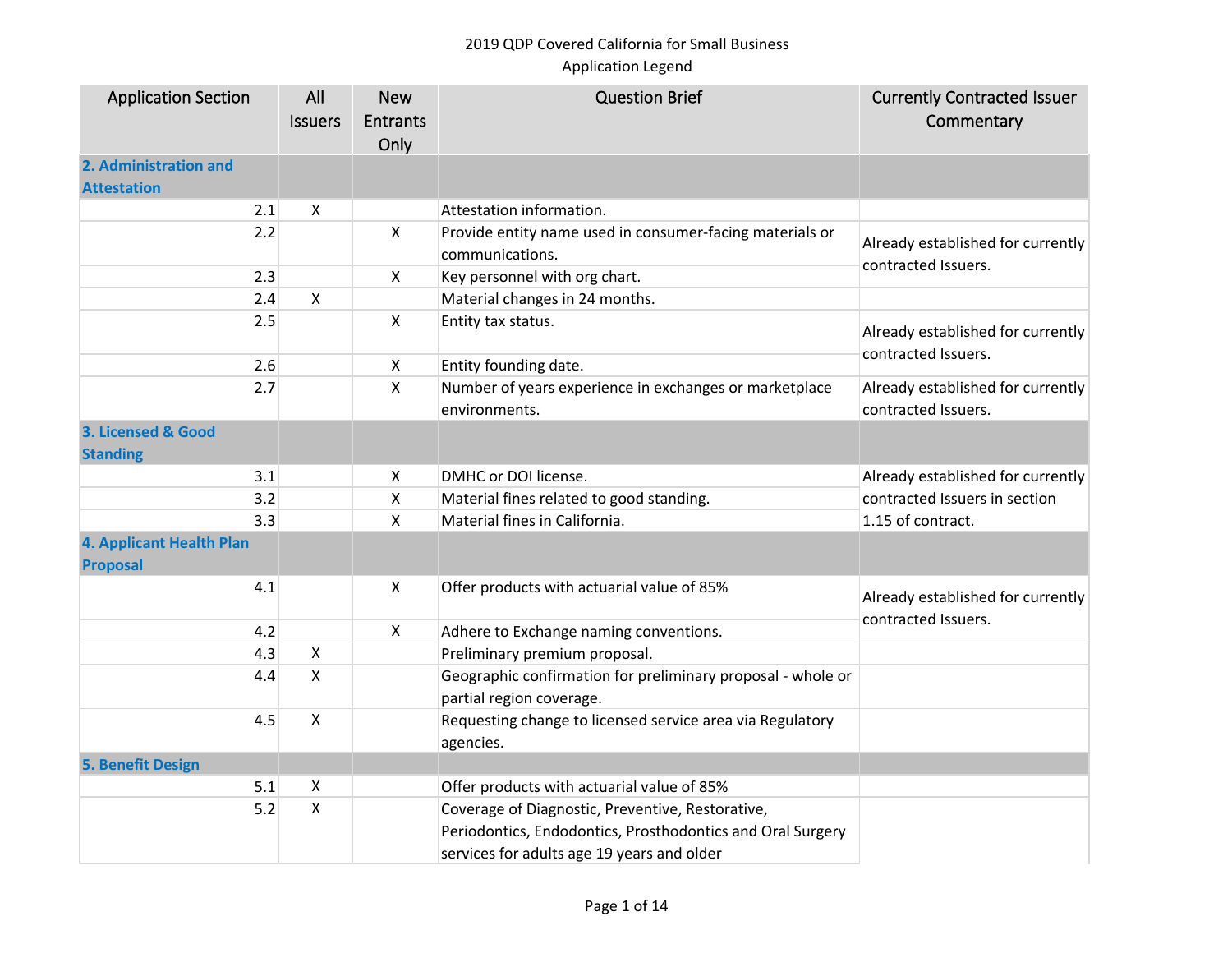| <b>Application Section</b>     | All<br><b>Issuers</b> | <b>New</b><br><b>Entrants</b><br>Only | <b>Question Brief</b>                                                           | <b>Currently Contracted Issuer</b><br>Commentary |
|--------------------------------|-----------------------|---------------------------------------|---------------------------------------------------------------------------------|--------------------------------------------------|
| 5.3                            | X                     |                                       | Comply with 2019 PCBPD, SERFF                                                   |                                                  |
| 5.4                            | X                     |                                       | Submit draft of EOC.                                                            |                                                  |
| 5.5                            | X                     |                                       | How information is provided regarding annual out-of-pocket<br>costs.            |                                                  |
| 5.6                            | X                     |                                       | How information is provided regarding total oral health care<br>services.       |                                                  |
| 5.7                            | X                     |                                       | How information is provided regarding deductible and<br>benefit limit status.   |                                                  |
| 5.8                            | X                     |                                       | If plans include coverage of non-emergent out-of-network<br>services.           |                                                  |
| <b>6. Operational Capacity</b> |                       |                                       |                                                                                 |                                                  |
| 6.1 Issuer Operations and      |                       |                                       |                                                                                 |                                                  |
| <b>Account Management</b>      |                       |                                       |                                                                                 |                                                  |
| Support                        |                       |                                       |                                                                                 |                                                  |
| 6.1.1                          | X                     |                                       | Projected enrollment and off exchange membership totals.                        |                                                  |
| 6.1.2                          | X                     |                                       | Delivery initiatives over the next 24 months.                                   |                                                  |
| 6.1.3                          |                       | $\boldsymbol{\mathsf{X}}$             | Subcontractor information.                                                      |                                                  |
| 6.1.4                          |                       | X                                     | Offshore services.                                                              | Already established with                         |
| 6.1.5                          |                       | X                                     | Summary of Applicant's capabilities and how long have they<br>been in business. | currently contracted Issuers.                    |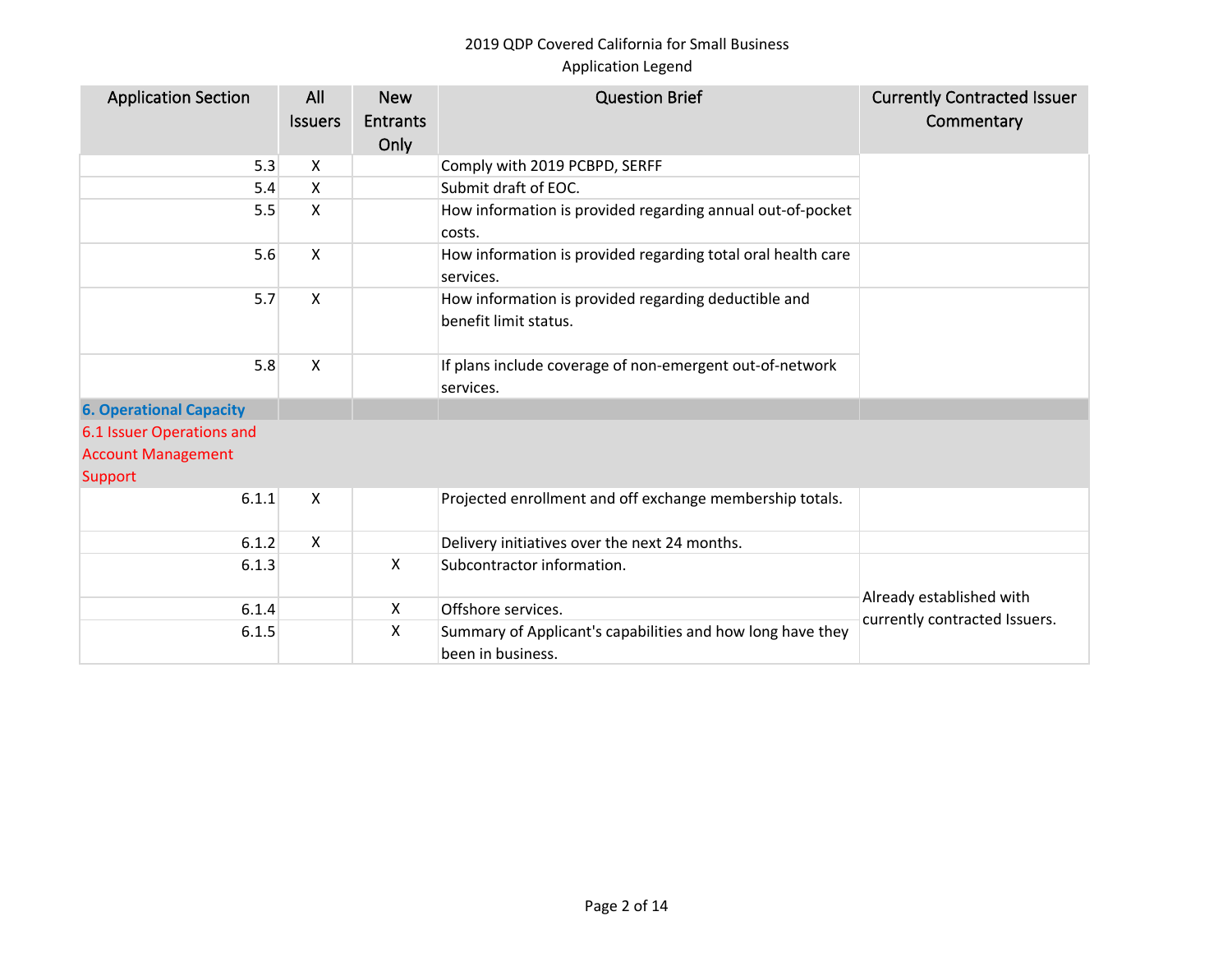| <b>Application Section</b><br>6.2 Implementation | All<br><b>Issuers</b> | <b>New</b><br><b>Entrants</b><br>Only | <b>Question Brief</b>                                                                            | <b>Currently Contracted Issuer</b><br>Commentary                                   |
|--------------------------------------------------|-----------------------|---------------------------------------|--------------------------------------------------------------------------------------------------|------------------------------------------------------------------------------------|
| Performance                                      |                       |                                       |                                                                                                  |                                                                                    |
| 6.2.1                                            |                       | $\boldsymbol{\mathsf{X}}$             | Submit detailed implementation plan.                                                             |                                                                                    |
| 6.2.2                                            |                       |                                       | Remove and consolidate with 6.2.1.                                                               | No implementation activities                                                       |
| 6.2.3                                            |                       | X                                     | Submit Open Enrollment readiness plan.                                                           | required for currently                                                             |
| 6.2.4                                            |                       | $\mathsf{X}$                          | Process for managing new enrollees.                                                              | contracted Issuers.                                                                |
| 6.2.5                                            |                       | $\boldsymbol{\mathsf{X}}$             | % incoming membership that would require resource                                                |                                                                                    |
|                                                  |                       |                                       | increases.                                                                                       |                                                                                    |
| <b>7. Customer Service</b>                       |                       |                                       |                                                                                                  |                                                                                    |
| 7.1                                              |                       | $\boldsymbol{\mathsf{X}}$             | Conform with Health and Safety Code Section 1368.                                                |                                                                                    |
| 7.2                                              |                       | X                                     | Service hours.                                                                                   |                                                                                    |
| 7.3                                              |                       | $\boldsymbol{\mathsf{X}}$             | 80% of calls within 30 seconds agreement.                                                        |                                                                                    |
| 7.4                                              |                       | X                                     | Ratio of CSRs to Exchange members.                                                               |                                                                                    |
| 7.5                                              |                       | X                                     | Training modalities for CSRs.                                                                    |                                                                                    |
| 7.6                                              |                       | X                                     | Training tools and resources used for CSRs.                                                      |                                                                                    |
| 7.7                                              |                       | $\boldsymbol{\mathsf{X}}$             | Length of training for CSRs.                                                                     | Customer service requirements                                                      |
| 7.8                                              |                       | $\boldsymbol{\mathsf{X}}$             | Refresher training frequency.                                                                    | already established for currently                                                  |
| 7.9                                              |                       | $\boldsymbol{\mathsf{X}}$             | Languages spoken.                                                                                | contracted Issuers.                                                                |
| 7.10                                             |                       | $\boldsymbol{\mathsf{X}}$             | Language line support.                                                                           |                                                                                    |
| 7.11                                             |                       | X                                     | Changes required to support Exchange membership.                                                 |                                                                                    |
| 7.12                                             |                       | $\pmb{\times}$                        | Tools used to monitor consumer experience.                                                       |                                                                                    |
| 7.13                                             |                       | X                                     | CSR quality service metrics and scorecard.                                                       |                                                                                    |
| 7.14                                             |                       | $\boldsymbol{\mathsf{X}}$             | How many calls per CSR are scored per week.                                                      |                                                                                    |
| 7.15                                             |                       |                                       | <b>REMOVE</b>                                                                                    |                                                                                    |
| <b>8. Financial Requirements</b>                 |                       |                                       |                                                                                                  |                                                                                    |
| 8.1                                              |                       | $\boldsymbol{\mathsf{X}}$             | Applicant confirmation of ability to comply with Issuer<br><b>Payment Discrepancy Resolution</b> | Financial requirements already<br>established for currently<br>contracted Issuers. |
| 8.2                                              |                       | $\boldsymbol{\mathsf{X}}$             | Applicant confirmation of ability to perform financial<br>reconciliation                         |                                                                                    |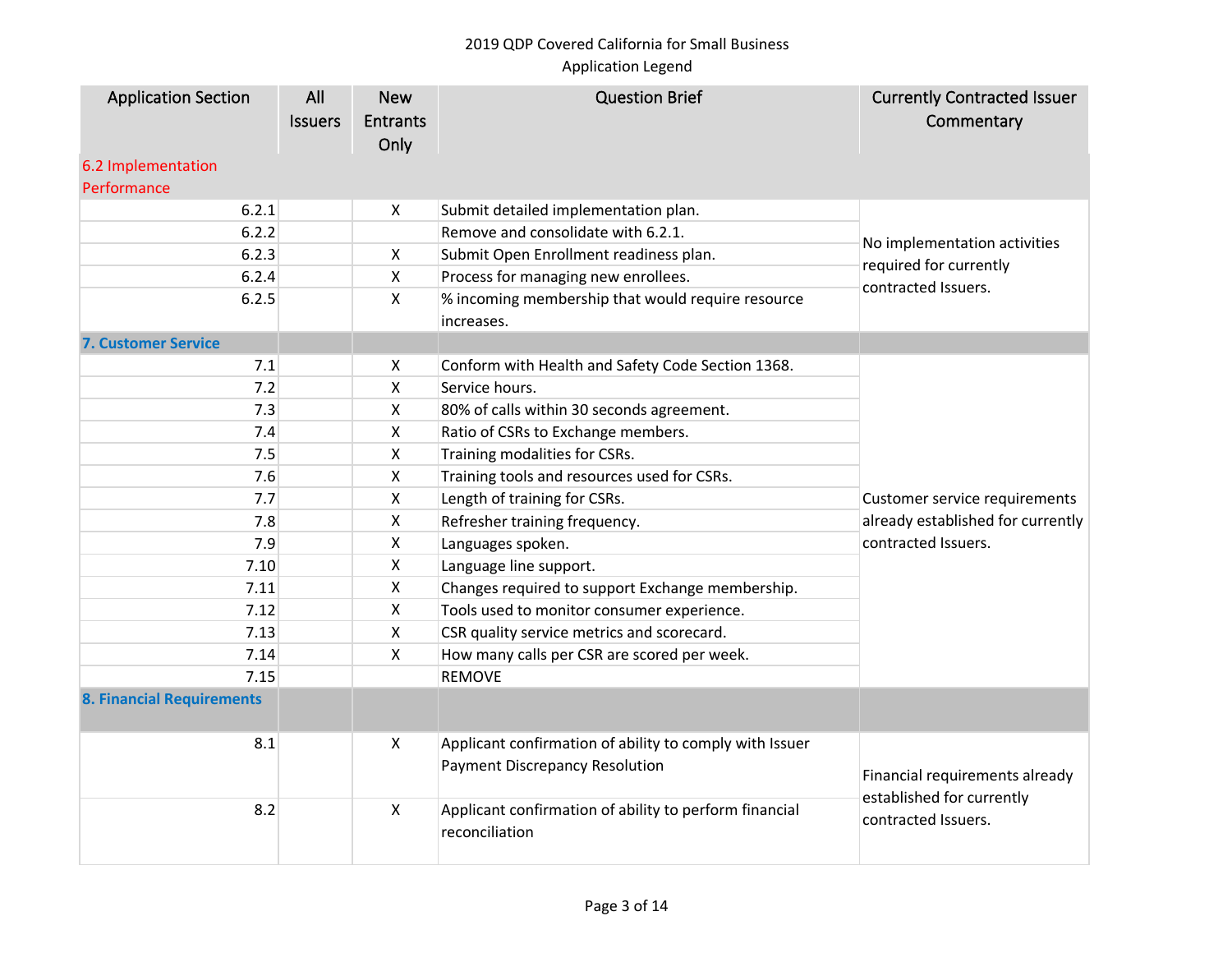| <b>Application Section</b>                    | All<br><b>Issuers</b> | <b>New</b><br><b>Entrants</b><br>Only | <b>Question Brief</b>                                                           | <b>Currently Contracted Issuer</b><br>Commentary         |
|-----------------------------------------------|-----------------------|---------------------------------------|---------------------------------------------------------------------------------|----------------------------------------------------------|
| 8.3                                           |                       |                                       | <b>REMOVE</b>                                                                   |                                                          |
| 9. Fraud, Waste and Abuse<br><b>Detection</b> |                       |                                       |                                                                                 |                                                          |
| 9.1 Prevention                                |                       |                                       |                                                                                 |                                                          |
| 9.1.1                                         |                       | X                                     | Roles and responsibilities of fraud team.                                       |                                                          |
| 9.1.2                                         |                       | X                                     | Fraud risk assessments.                                                         |                                                          |
| 9.1.3                                         |                       | X                                     | Anti-fraud strategies.                                                          |                                                          |
| 9.1.4                                         |                       | X                                     | Safeguarding SSNs.                                                              |                                                          |
| 9.1.5                                         |                       | X                                     | Provider contracting policies to address identity theft at<br>point of service. | Already established for currently<br>contracted Issuers. |
| 9.1.6                                         |                       | X                                     | Steps taken after identity theft.                                               |                                                          |
| 9.1.7                                         |                       | X                                     | Steps taken to conduct UM review after identity theft.                          |                                                          |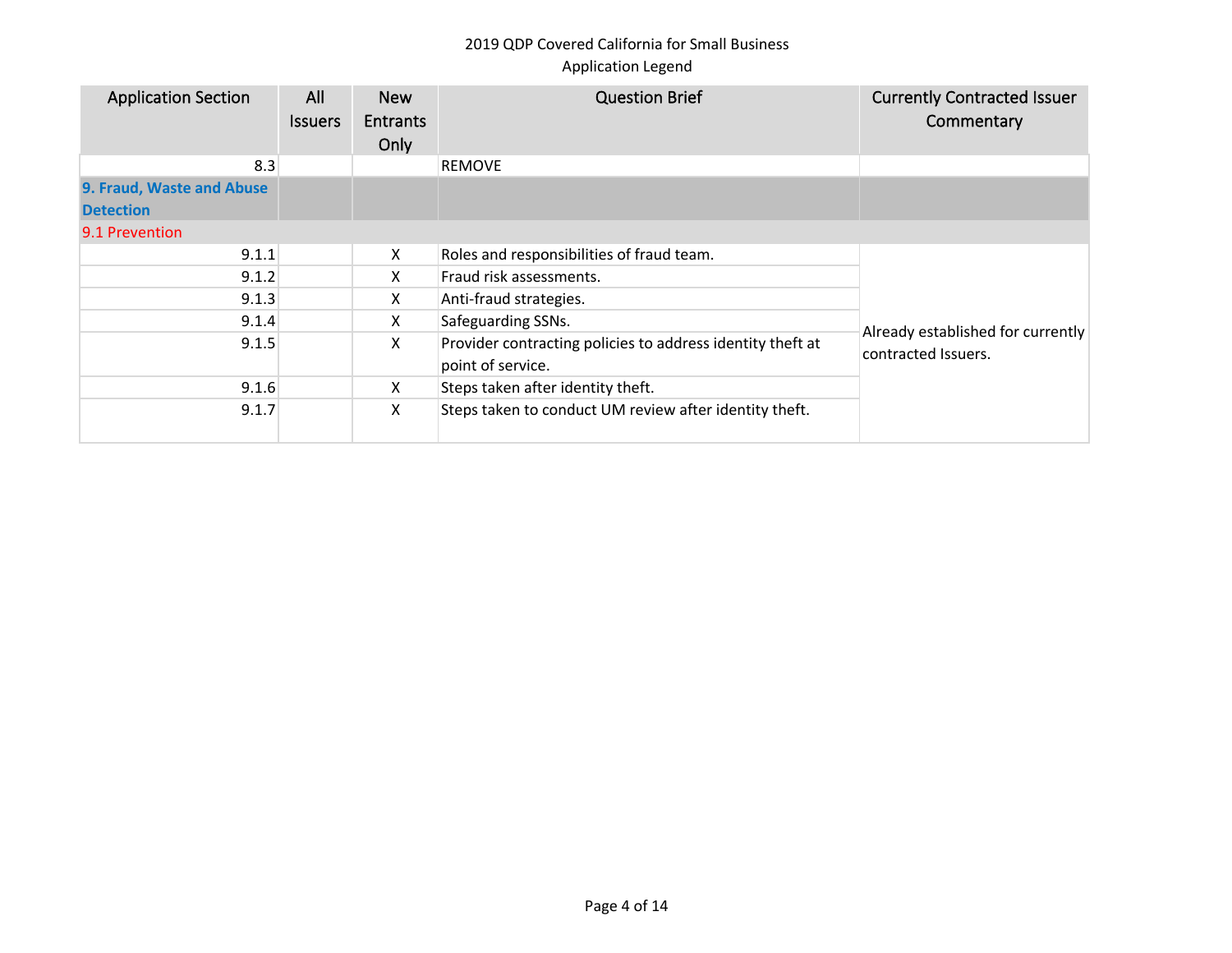## 2019 QDP Covered California for Small Business

## Application Legend

| <b>Application Section</b> | All            | <b>New</b>              | <b>Question Brief</b>                                                                                         | <b>Currently Contracted Issuer</b>                                 |
|----------------------------|----------------|-------------------------|---------------------------------------------------------------------------------------------------------------|--------------------------------------------------------------------|
|                            | <b>Issuers</b> | <b>Entrants</b><br>Only |                                                                                                               | Commentary                                                         |
| 9.2 Detection              |                |                         |                                                                                                               |                                                                    |
| 9.2.1                      |                | X                       | Data sets of tools to detect unusual patterns of care.                                                        |                                                                    |
| 9.2.2                      |                | X                       | Internal/External fraud awareness program.                                                                    |                                                                    |
| 9.2.3                      |                | X                       | How to report fraud (consumer or provider).                                                                   |                                                                    |
| 9.2.4                      |                | X                       | Describe employee integrity activities.                                                                       |                                                                    |
| 9.2.5                      |                | X                       | SEP policies.                                                                                                 | Already established for currently<br>contracted Issuers.           |
| 9.2.6                      |                | Χ                       | Policies and procedures used to respond to fraud.                                                             |                                                                    |
| 9.2.7                      |                | X                       | Controls in place for evaluating enrollment/disenrollment<br>activities.                                      |                                                                    |
| 9.2.8                      |                | X                       | Describe UM processes to validate appropriate care.                                                           |                                                                    |
| 9.3 Response               |                |                         |                                                                                                               |                                                                    |
| 9.3.1                      |                | X                       | Evaluation method for fraud, waste or abuse.                                                                  |                                                                    |
| 9.3.2                      |                | X                       | Fraud, waste and abuse follow-up corrective action.                                                           | Already established for currently                                  |
| 9.3.3                      |                | X                       | How investigations and adverse actions are used to enhance contracted Issuers.<br>fraud prevention/detection. |                                                                    |
| 9.3.4                      |                | X                       | Revenue recovery process.                                                                                     |                                                                    |
| 9.3.5                      |                | X                       | Recovery rates by calendar year.                                                                              | Already established in section<br>1.16 of current Issuer contract. |
| 9.3.6                      |                | X                       | Trends attributing to total loss from fraud on Exchange<br>business.                                          | Already established for currently                                  |
| 9.3.7                      |                | X                       | Reporting fraud to law enforcement.                                                                           | contracted Issuers.                                                |
| 9.4 Audits and Reviews     |                |                         |                                                                                                               |                                                                    |
| 9.4.1                      |                | X                       | Indicate frequency of reviews in functional areas.                                                            |                                                                    |
| 9.4.2                      |                | X                       | Indicate frequency of internal audits in functional areas.                                                    |                                                                    |
| 9.4.3                      |                | $\mathsf{X}$            | What percent of claims were audited prior fiscal year.                                                        | Already established for currently<br>contracted Issuers.           |
| 9.4.4                      |                | X                       | Does the Applicant maintain an independent internal audit<br>function.                                        |                                                                    |
| 9.4.5                      |                | X                       | If yes, provide a copy of the annual audit plan.                                                              |                                                                    |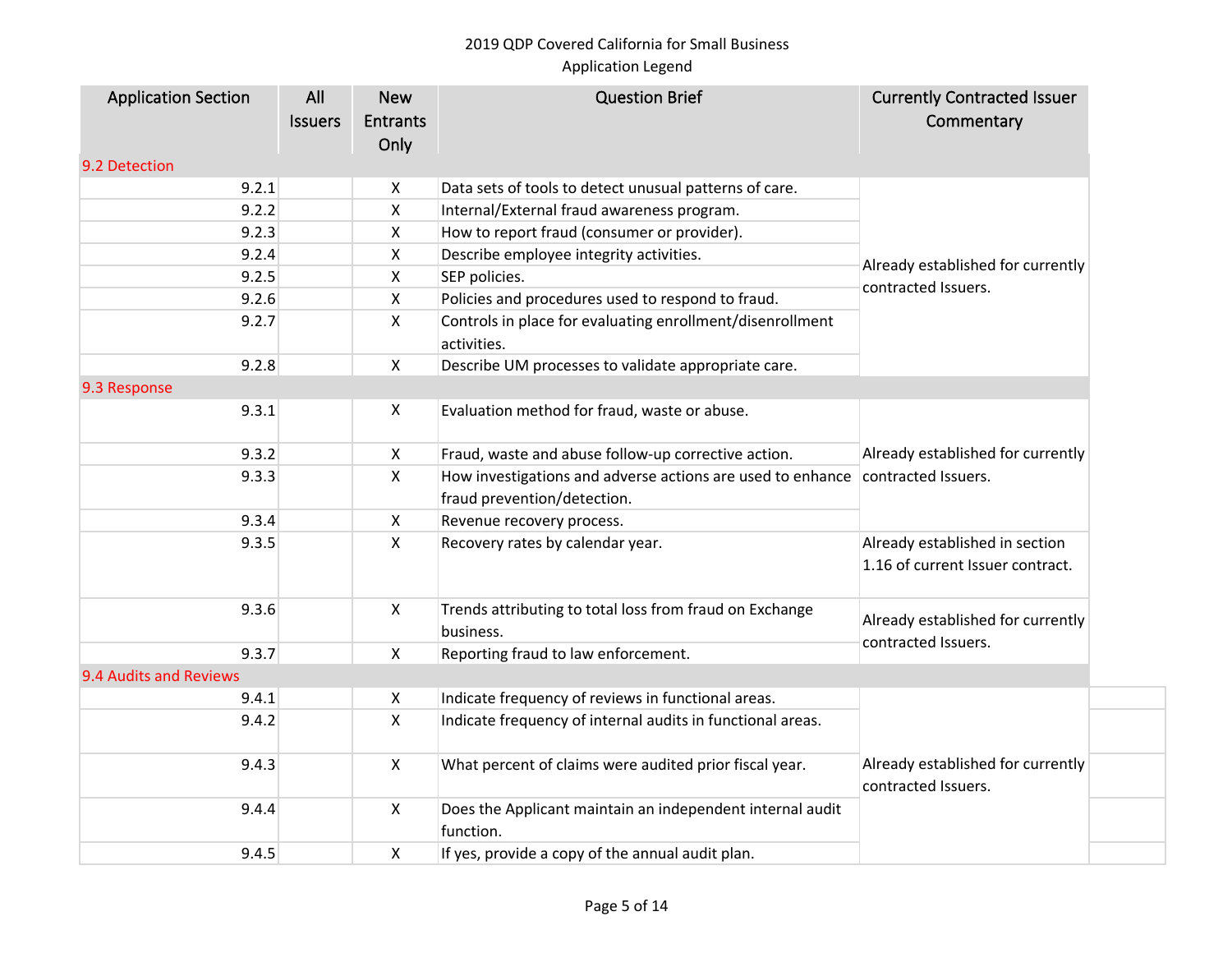| <b>Application Section</b>                                          | All            | <b>New</b>      | <b>Question Brief</b>                                                                             | <b>Currently Contracted Issuer</b>                       |  |
|---------------------------------------------------------------------|----------------|-----------------|---------------------------------------------------------------------------------------------------|----------------------------------------------------------|--|
|                                                                     | <b>Issuers</b> | <b>Entrants</b> |                                                                                                   | Commentary                                               |  |
|                                                                     |                | Only            |                                                                                                   |                                                          |  |
| 9.4.6                                                               |                | X               | Oversight authority over internal audit function.                                                 |                                                          |  |
|                                                                     |                |                 |                                                                                                   | Already established for currently                        |  |
| 9.4.7                                                               |                | X               | Does Applicant conduct audit of network, non-network, and                                         | contracted Issuers.                                      |  |
| 9.4.8                                                               | X              |                 | contractors.                                                                                      |                                                          |  |
|                                                                     |                |                 | External audit conducted or not (report by year).                                                 |                                                          |  |
| 9.4.9                                                               |                | X               | Reviewing non-contracted claims. Remove all text after first<br>revised sentence.                 |                                                          |  |
| 9.4.10                                                              |                | $\mathsf{X}$    | Using National Practitioner Data Bank for (re)credentialing.                                      |                                                          |  |
|                                                                     |                |                 |                                                                                                   |                                                          |  |
| 9.4.11                                                              |                | $\mathsf{X}$    | Verifying providers are legitimate.                                                               |                                                          |  |
| 9.4.12                                                              |                | X               | Controls in place for monitoring referrals to a facility that the                                 |                                                          |  |
|                                                                     |                |                 | provider has a financial interest in.                                                             | Already established for currently<br>contracted Issuers. |  |
| 9.4.13                                                              |                | $\mathsf{X}$    | Types of claims and provider typically reviewed for fraud.                                        |                                                          |  |
| 9.4.14                                                              |                | X               | Describe approaches Applicant takes to monitor these<br>providers.                                |                                                          |  |
| 9.4.15                                                              |                | X               | Process used to validate provider information prior to<br>contracting.                            |                                                          |  |
| 9.4.16                                                              |                | X               | Validating information when a provider reports a change.                                          |                                                          |  |
| 9.4.17                                                              | X              |                 | Applicant agrees to subject itself to the Exchange for audits<br>and reviews, etc.                |                                                          |  |
| 10. System for Electronic<br><b>Rate and Form Filing</b><br>(SERFF) |                |                 |                                                                                                   |                                                          |  |
| 10.1                                                                | $\mathsf{X}$   |                 | Must be able to populate SERFF.                                                                   |                                                          |  |
| $10.2$                                                              | $\mathsf{X}$   |                 | Will submit corrections to SERFF within 3 business days.                                          |                                                          |  |
| 10.3                                                                | $\mathsf{X}$   |                 | May not make any changes to SERFF once submitted to the<br>Exchange without prior written notice. |                                                          |  |
| <b>11. Electronic Data</b>                                          |                |                 |                                                                                                   |                                                          |  |
| <b>Interface</b>                                                    |                |                 |                                                                                                   |                                                          |  |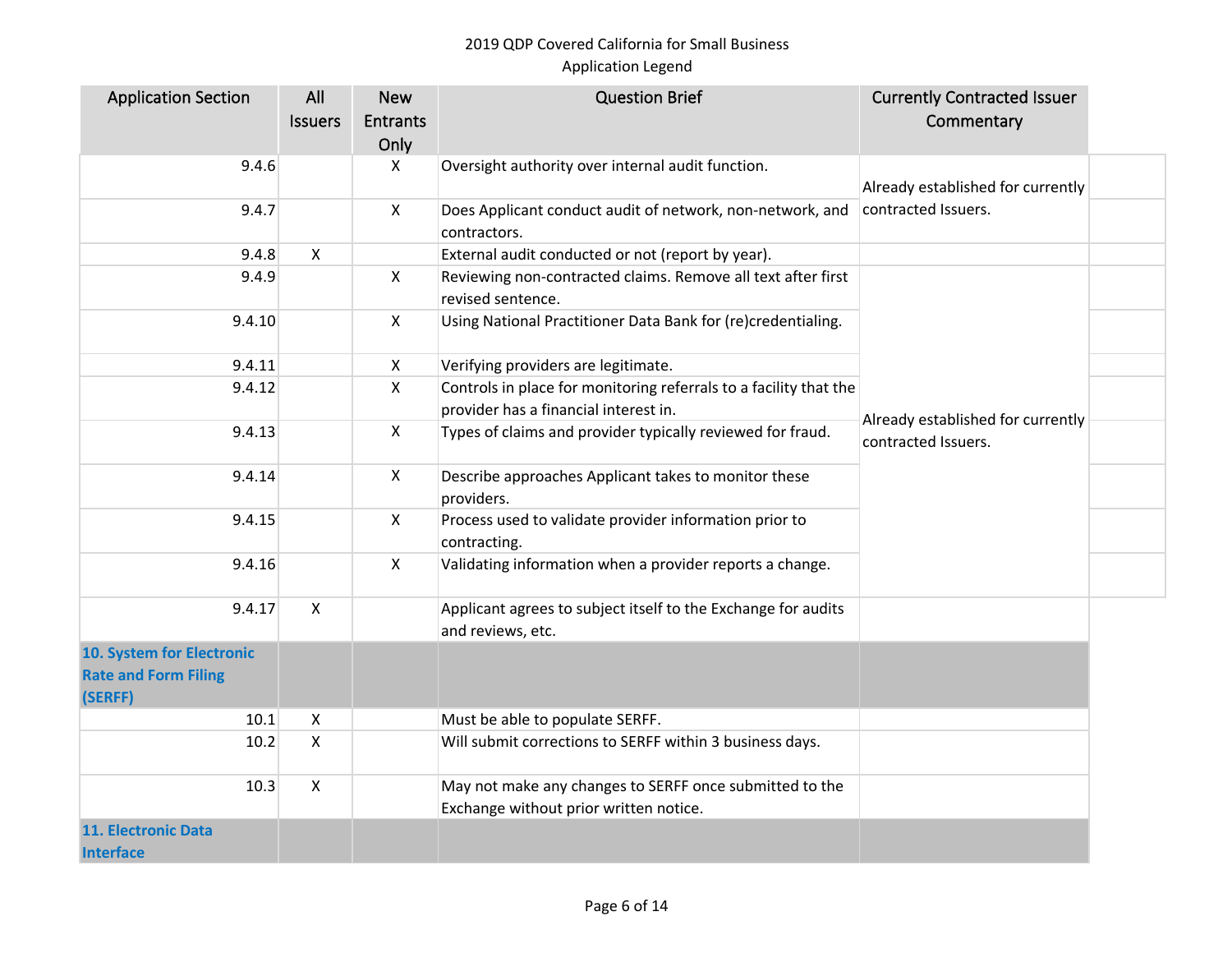| <b>Application Section</b>                          | All            | <b>New</b>                | <b>Question Brief</b>                                                                                                        | <b>Currently Contracted Issuer</b>                       |
|-----------------------------------------------------|----------------|---------------------------|------------------------------------------------------------------------------------------------------------------------------|----------------------------------------------------------|
|                                                     | <b>Issuers</b> | <b>Entrants</b>           |                                                                                                                              | Commentary                                               |
|                                                     |                | Only                      |                                                                                                                              |                                                          |
| 11.1                                                | Χ              |                           | Provide an overview of system, data model, vendors and any                                                                   |                                                          |
|                                                     |                |                           | changes.                                                                                                                     |                                                          |
| 11.2                                                | $\mathsf{X}$   |                           | Submit a copy of system lifecycle and release schedule.                                                                      |                                                          |
| 11.3                                                |                | X                         | Develop data interfaces.                                                                                                     |                                                          |
| 11.4                                                |                | X                         | Process for resolving errors identified by a TA1 file or a 999<br>file.                                                      |                                                          |
| 11.5                                                |                | $\mathsf{X}$              | Must communicate any testing or production changes to<br>system configuration in a timely fashion.                           |                                                          |
| 11.6                                                |                | $\boldsymbol{\mathsf{X}}$ | Be prepared to conduct testing of data interfaces no later<br>than June 1.                                                   | Already established for currently<br>contracted Issuers. |
| 11.7                                                |                | $\mathsf{X}$              | Ability to produce financial, eligibility, and enrollment data<br>monthly.                                                   |                                                          |
| 11.8                                                |                | X                         | Proactively monitor, measure and maintain applications and<br>databases to maximize system response.                         |                                                          |
| <b>12. Healthcare Evidence</b><br><b>Initiative</b> |                |                           |                                                                                                                              |                                                          |
| 12.1                                                | X              |                           | Making contract terms transparent.                                                                                           |                                                          |
| 12.2                                                |                | $\mathsf{X}$              | Supply FFS claims or encounter record extracts monthly.                                                                      |                                                          |
| 12.3                                                |                | X                         | Supply financial extracts monthly.                                                                                           |                                                          |
| 12.4                                                |                | $\mathsf{X}$              | Supply member/subscriber ID on all records submitted.                                                                        | Already established for currently                        |
| 12.5                                                |                | X                         | Supply PHI dates such as starting date of service, etc.                                                                      | contracted Issuers.                                      |
| 12.6                                                |                | X                         | Supply TIN.                                                                                                                  |                                                          |
| 12.7                                                |                | X                         | Supply detailed coding for diagnosis, procedures, etc. on all<br>claims for all data sources.                                |                                                          |
| 12.8                                                |                | X                         | Submit all data directly to the HEI vendor.                                                                                  |                                                          |
| 12.9                                                |                | $\mathsf{X}$              | If data must be submitted to third party vendor, guarantee<br>the same information as required in this section will be sent. | Already established for currently<br>contracted Issuers. |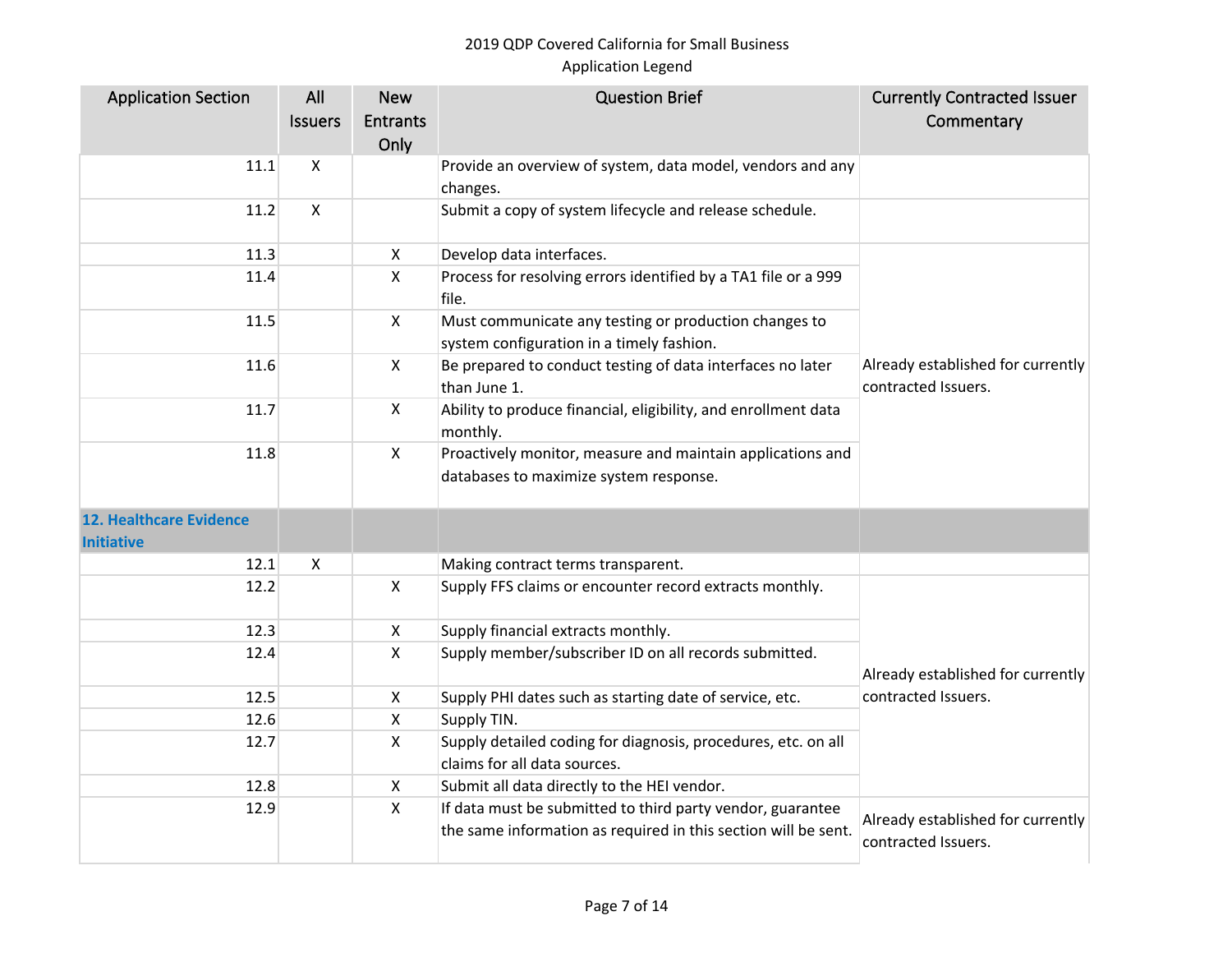## 2019 QDP Covered California for Small Business

## Application Legend

| <b>Application Section</b>                                                                 | All<br><b>Issuers</b> | <b>New</b><br><b>Entrants</b><br>Only | <b>Question Brief</b>                                                                                 | <b>Currently Contracted Issuer</b><br>Commentary         |
|--------------------------------------------------------------------------------------------|-----------------------|---------------------------------------|-------------------------------------------------------------------------------------------------------|----------------------------------------------------------|
| 13. Privacy and Security<br><b>Requirements for</b><br><b>Personally Identifiable Data</b> |                       |                                       |                                                                                                       |                                                          |
| 13.1 HIPAA Privacy Rule                                                                    |                       |                                       |                                                                                                       |                                                          |
| 13.1.1                                                                                     |                       | X                                     | Comply with HIPAA.                                                                                    |                                                          |
| 13.1.2                                                                                     |                       | $\pmb{\times}$                        | Provides members with the right to amend inaccurate or                                                |                                                          |
|                                                                                            |                       |                                       | incomplete PHI within the Designated Record Set.                                                      |                                                          |
| 13.1.3                                                                                     |                       | $\pmb{\times}$                        | Provides members with the right to restrict use or disclosure<br>of PHI.                              | Already established for currently<br>contracted Issuers. |
| 13.1.4                                                                                     |                       | $\pmb{\times}$                        | Provides members with any disclosure the member's PHI at<br>the member's request.                     |                                                          |
| 13.1.5                                                                                     |                       | $\mathsf{X}$                          | Permits members alternative means of receiving their PHI.                                             |                                                          |
| 13.1.6                                                                                     |                       | X                                     | Applicant only uses minimum necessary PHI.                                                            |                                                          |
| 13.1.7                                                                                     |                       | $\mathsf{x}$                          | Applicant maintains a HIPAA compliant Notice of Privacy<br>Practices.                                 |                                                          |
| 13.2 Safeguards                                                                            |                       |                                       |                                                                                                       |                                                          |
| 13.2.1                                                                                     |                       | X                                     | Applicant must meet the NIST-53 industry standards to<br>protect PHI and PII.                         |                                                          |
| 13.2.2                                                                                     |                       | X                                     | PHI and PII are encrypted in rest or transit.                                                         |                                                          |
| 13.2.3                                                                                     |                       | X                                     | Applicant confirms it operates in compliance with state and<br>federal security laws and regulations. | Already established for currently<br>contracted Issuers. |
| 13.2.4                                                                                     |                       | $\mathsf{x}$                          | Applicant contingency plan to address system restoration.                                             |                                                          |
| 13.2.5                                                                                     |                       | $\mathsf{x}$                          | Applicant must meet the NIST Special Publication 800-88 for<br>disposal of PHI or PII.                | Already established for currently<br>contracted Issuers. |
| <b>14. Sales Channels</b>                                                                  |                       |                                       |                                                                                                       |                                                          |
| 14.1                                                                                       |                       |                                       | REMOVE: Experience working with Agents.                                                               | Not applicable to Small Business                         |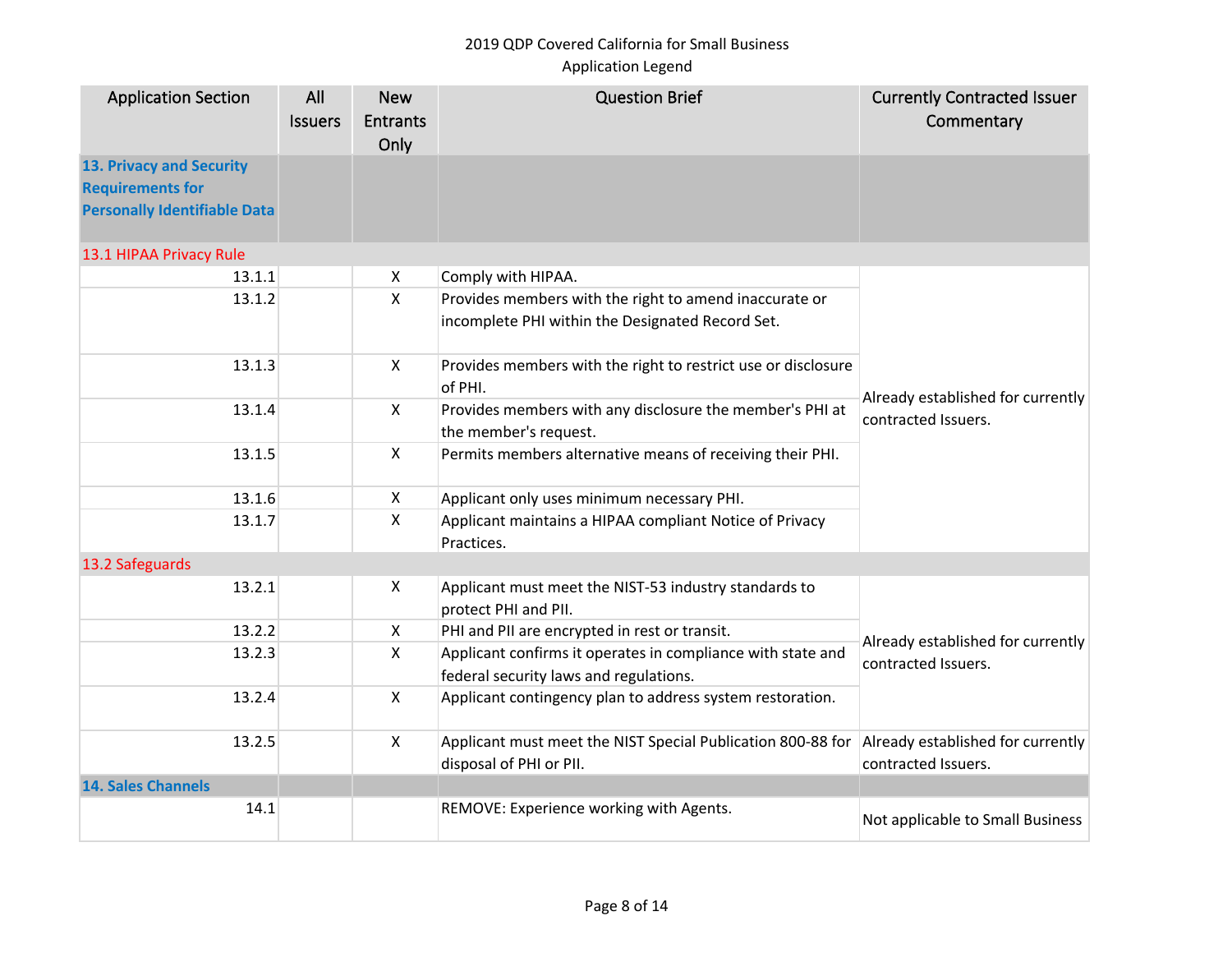| <b>Application Section</b>    | All                | <b>New</b>                | <b>Question Brief</b>                                       | <b>Currently Contracted Issuer</b>                       |
|-------------------------------|--------------------|---------------------------|-------------------------------------------------------------|----------------------------------------------------------|
|                               | <b>Issuers</b>     | <b>Entrants</b>           |                                                             | Commentary                                               |
|                               |                    | Only                      |                                                             |                                                          |
| 14.2                          |                    |                           | REMOVE: Describe Applicant's Agent of record policy.        | Not applicable to Small Business                         |
| 14.3                          | X                  |                           | Commission schedules.                                       |                                                          |
| 14.4                          | X                  |                           | Sales team organization.                                    |                                                          |
| 14.5                          |                    |                           | REMOVE: Applicant's ability to develop an agent program.    | Not applicable to Small Business                         |
| 15. Marketing and             |                    |                           |                                                             |                                                          |
| <b>Outreach Activities</b>    |                    |                           |                                                             |                                                          |
| 15.1                          |                    | $\boldsymbol{\mathsf{X}}$ | Marketing organizational chart.                             |                                                          |
|                               |                    |                           |                                                             |                                                          |
| 15.2                          |                    | $\pmb{\times}$            | Adhere to Exchange brand guidelines.                        | Already established for currently<br>contracted Issuers. |
| 15.3                          |                    | $\mathsf{x}$              | Submit materials per deadlines established by the Exchange. |                                                          |
| 15.4                          | X                  |                           | Submit member communication calendar.                       |                                                          |
| 15.5                          | X                  |                           | Submit proposed marketing plan.                             |                                                          |
| 15.6                          | X                  |                           | Submit estimated total expenditures                         |                                                          |
| <b>16. Provider Network</b>   |                    |                           |                                                             |                                                          |
| <b>16.1 Network Offerings</b> |                    |                           |                                                             |                                                          |
| 16.1.1                        | X                  |                           | Indicate different network products.                        |                                                          |
| 16.1.2                        | $\pmb{\mathsf{X}}$ |                           | Submit provider network information.                        |                                                          |
| 16.1.3                        | $\mathsf{x}$       |                           | Upload SERFF template.                                      |                                                          |
| <b>16.2 HMO</b>               |                    |                           |                                                             |                                                          |
| *16.2.1 Network Strategy      |                    |                           |                                                             |                                                          |
| 16.2.1.1                      |                    | X                         | HMO network owned or leased.                                |                                                          |
| 16.2.1.2                      |                    | X                         | Describe terms of lease.                                    |                                                          |
| 16.2.1.3                      |                    | X                         | Applicant's influence over leased network.                  | Already established for currently                        |
| 16.2.1.4                      |                    | X                         | By rating region, %'s of capitated vs. non-capitated        | contracted Issuers.                                      |
|                               |                    |                           | arrangements.                                               |                                                          |
| 16.2.1.5                      |                    | X                         | Ensuring access.                                            |                                                          |
| 16.2.1.6                      |                    | X                         | Border state(s) care.                                       | Already established for currently                        |
| 16.2.1.7                      |                    | X                         | How border state care offered.                              | contracted Issuers.                                      |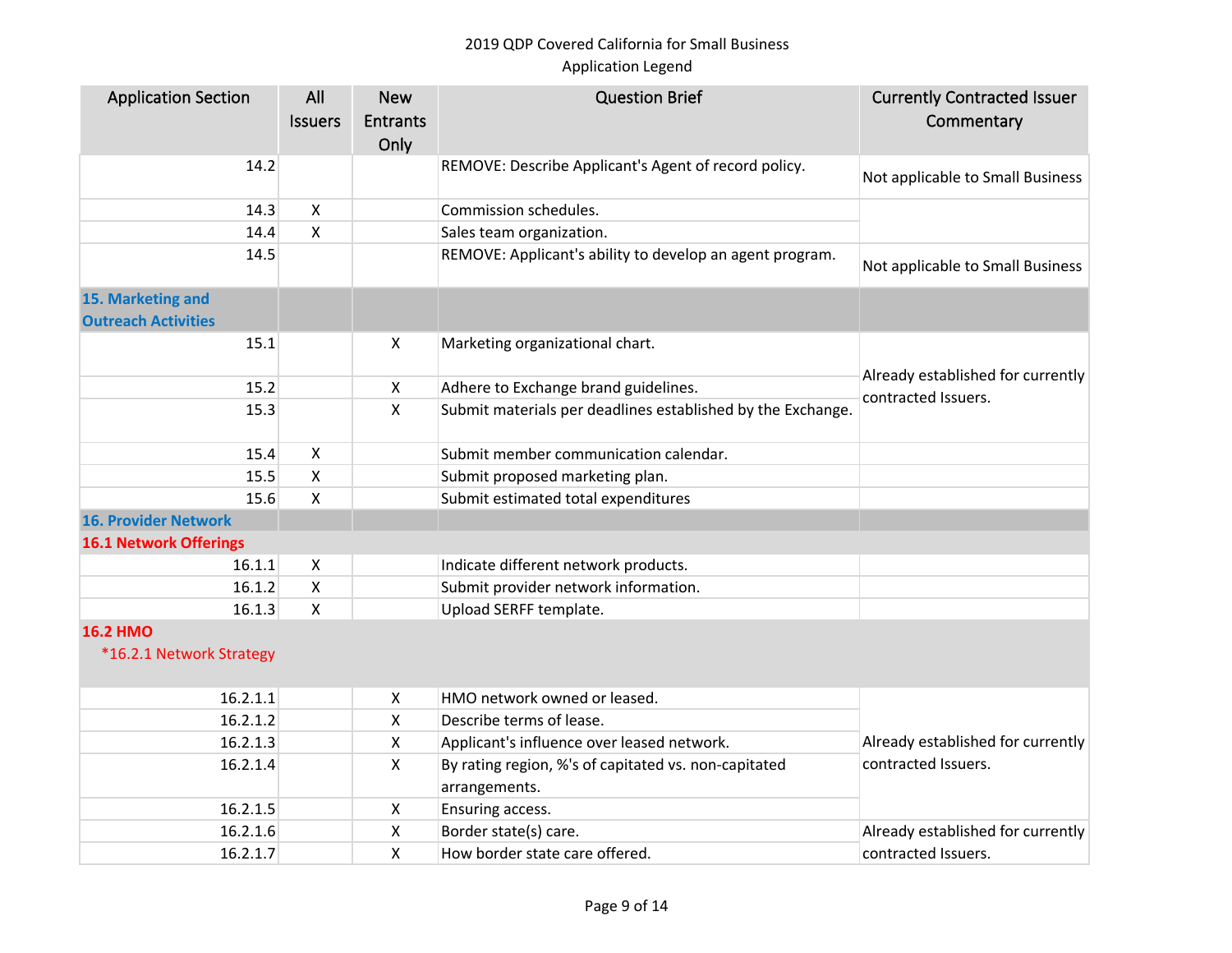| <b>Application Section</b><br>*16.2.2 Network Quality | All<br><b>Issuers</b> | <b>New</b><br><b>Entrants</b><br>Only | <b>Question Brief</b>                                                  | <b>Currently Contracted Issuer</b><br>Commentary         |
|-------------------------------------------------------|-----------------------|---------------------------------------|------------------------------------------------------------------------|----------------------------------------------------------|
| 16.2.2.1                                              | X                     |                                       | Patient Safety.                                                        |                                                          |
| 16.2.2.2                                              | $\mathsf{X}$          |                                       | Cost efficiency.                                                       |                                                          |
| 16.2.2.3                                              | $\pmb{\times}$        |                                       | Patient reported experience.                                           |                                                          |
| 16.2.2.4                                              | $\pmb{\times}$        |                                       | High quality network dental providers.                                 |                                                          |
| 16.2.2.5                                              | $\pmb{\times}$        |                                       | Identification of high-performing dental providers.                    |                                                          |
| 16.2.2.6                                              | $\mathsf{X}$          |                                       | Intended future identification of high-performing dental<br>providers. |                                                          |
| *16.2.3 Network Stability                             |                       |                                       |                                                                        |                                                          |
| 16.2.3.1                                              | X                     |                                       | Participating provider terminations.                                   |                                                          |
| 16.2.3.2                                              | $\mathsf{X}$          |                                       | Total number of contracted Dental Groups/Clinics by region.            |                                                          |
| 16.2.3.3                                              | X                     |                                       | Dental Groups or Clinics that have had a break in<br>contracting.      |                                                          |
| 16.2.3.4                                              | X                     |                                       | Plans for network additions.                                           |                                                          |
| 16.2.3.5                                              | X                     |                                       | Potential network disruptions.                                         |                                                          |
| <b>16.3 PPO</b><br>*16.3.1 Network Strategy           |                       |                                       |                                                                        |                                                          |
| 16.3.1.1                                              |                       | $\pmb{\times}$                        | PPO network owned or leased.                                           |                                                          |
| 16.3.1.2                                              |                       | $\mathsf{X}$                          | Describe terms of lease.                                               | Already established for currently                        |
| 16.3.1.3                                              |                       | $\pmb{\times}$                        | Applicant's influence over leased network.                             | contracted Issuers.                                      |
| 16.3.1.4                                              |                       | $\mathsf{X}$                          | By rating region, %'s of capitated vs. non-capitated<br>arrangements.  |                                                          |
| 16.3.1.5                                              |                       | $\mathsf{X}$                          | Ensuring access.                                                       | Already established for currently<br>contracted Issuers. |
| 16.3.1.6                                              |                       | $\mathsf{X}$                          | Border state(s) care.                                                  | Already established for currently                        |
| 16.3.1.7                                              |                       | $\mathsf{X}$                          | How border state care offered.                                         | contracted Issuers.                                      |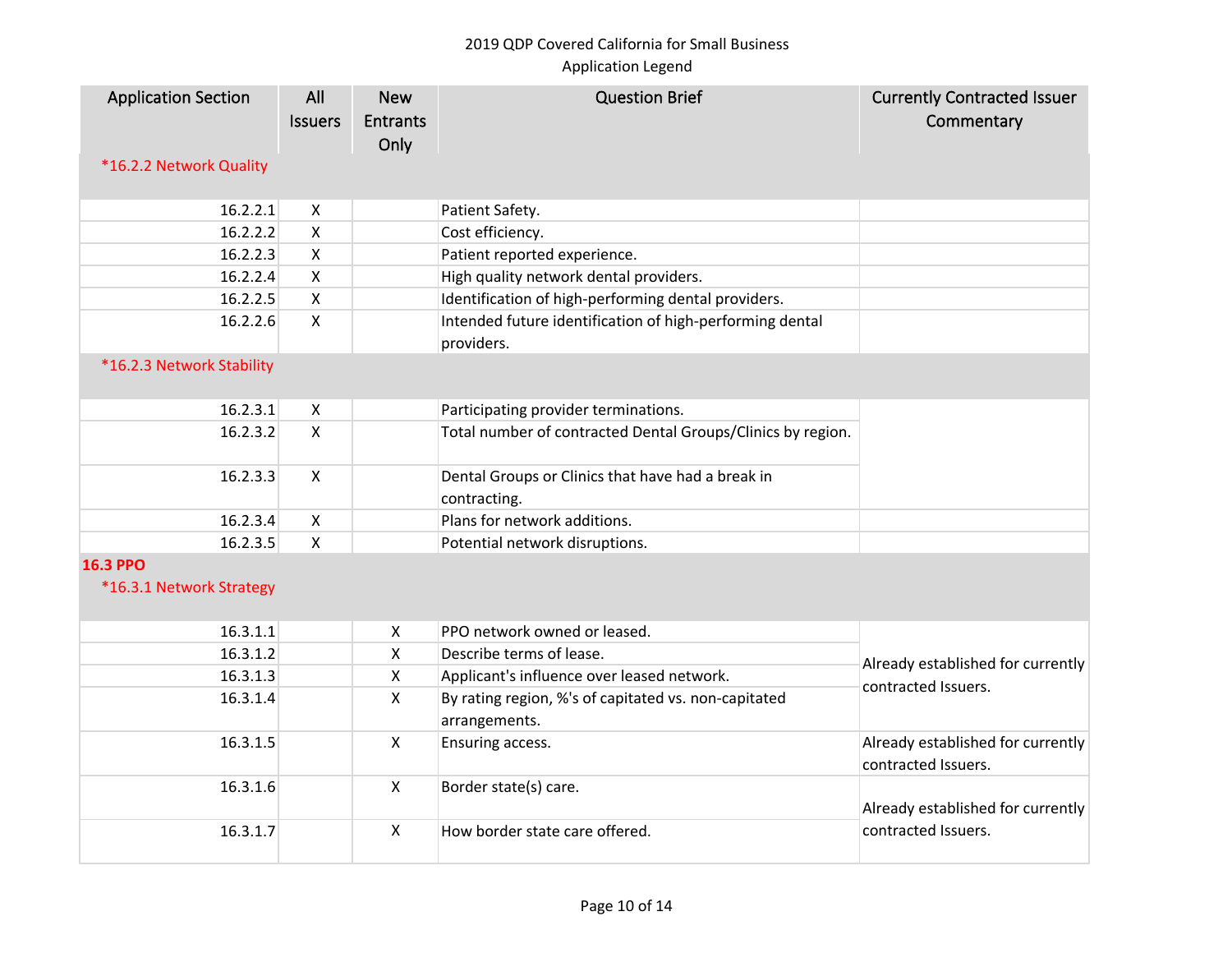| <b>Application Section</b><br>*16.3.2 Network Quality | All<br><b>Issuers</b> | <b>New</b><br><b>Entrants</b><br>Only | <b>Question Brief</b>                                                  | <b>Currently Contracted Issuer</b><br>Commentary                                             |
|-------------------------------------------------------|-----------------------|---------------------------------------|------------------------------------------------------------------------|----------------------------------------------------------------------------------------------|
| 16.3.2.1                                              | X                     |                                       | Patient Safety.                                                        |                                                                                              |
| 16.3.2.2                                              | $\pmb{\times}$        |                                       | Cost efficiency.                                                       |                                                                                              |
| 16.3.2.3                                              | $\pmb{\times}$        |                                       | Patient reported experience.                                           |                                                                                              |
| 16.3.2.4                                              | X                     |                                       | High quality network dental providers.                                 |                                                                                              |
| 16.3.2.5                                              | $\pmb{\times}$        |                                       | Identification of high-performing dental providers.                    |                                                                                              |
| 16.3.2.6                                              | X                     |                                       | Intended future identification of high-performing dental<br>providers. |                                                                                              |
| *16.3.3 Network Stability                             |                       |                                       |                                                                        |                                                                                              |
| 16.3.3.1                                              | X                     |                                       | Participating provider terminations.                                   |                                                                                              |
| 16.3.3.2                                              | $\mathsf{X}$          |                                       | Total number of contracted Dental Groups/Clinics by region.            |                                                                                              |
| 16.3.3.3                                              | X                     |                                       | Dental Groups or Clinics that have had a break in<br>contracting.      |                                                                                              |
| 16.3.3.4                                              | X                     |                                       | Plans for network additions.                                           |                                                                                              |
| 16.3.3.5                                              | $\mathsf{X}$          |                                       | Potential network disruptions that would impact 2019.                  |                                                                                              |
| <b>17. Essential Community</b><br><b>Providers</b>    |                       |                                       |                                                                        |                                                                                              |
| 17.1                                                  |                       | X                                     | ECP requirements.                                                      | Already established with<br>currently contracted Issuers<br>through section 3.3 of contract. |
| 18. Quality                                           |                       |                                       |                                                                        |                                                                                              |
| <b>18.1 Quality Improvement</b><br><b>Strategy</b>    |                       |                                       |                                                                        |                                                                                              |
| 18.1.1                                                | $\mathsf{X}$          |                                       | Confirm implementation of Quality Assurance Program.                   |                                                                                              |
| 18.1.2                                                |                       | X                                     | System of accountability                                               |                                                                                              |
| 18.1.3                                                |                       | X                                     | Quality Improvement Project (QIP) 1                                    | Already established for currently                                                            |
|                                                       |                       |                                       |                                                                        | contractad lecuare                                                                           |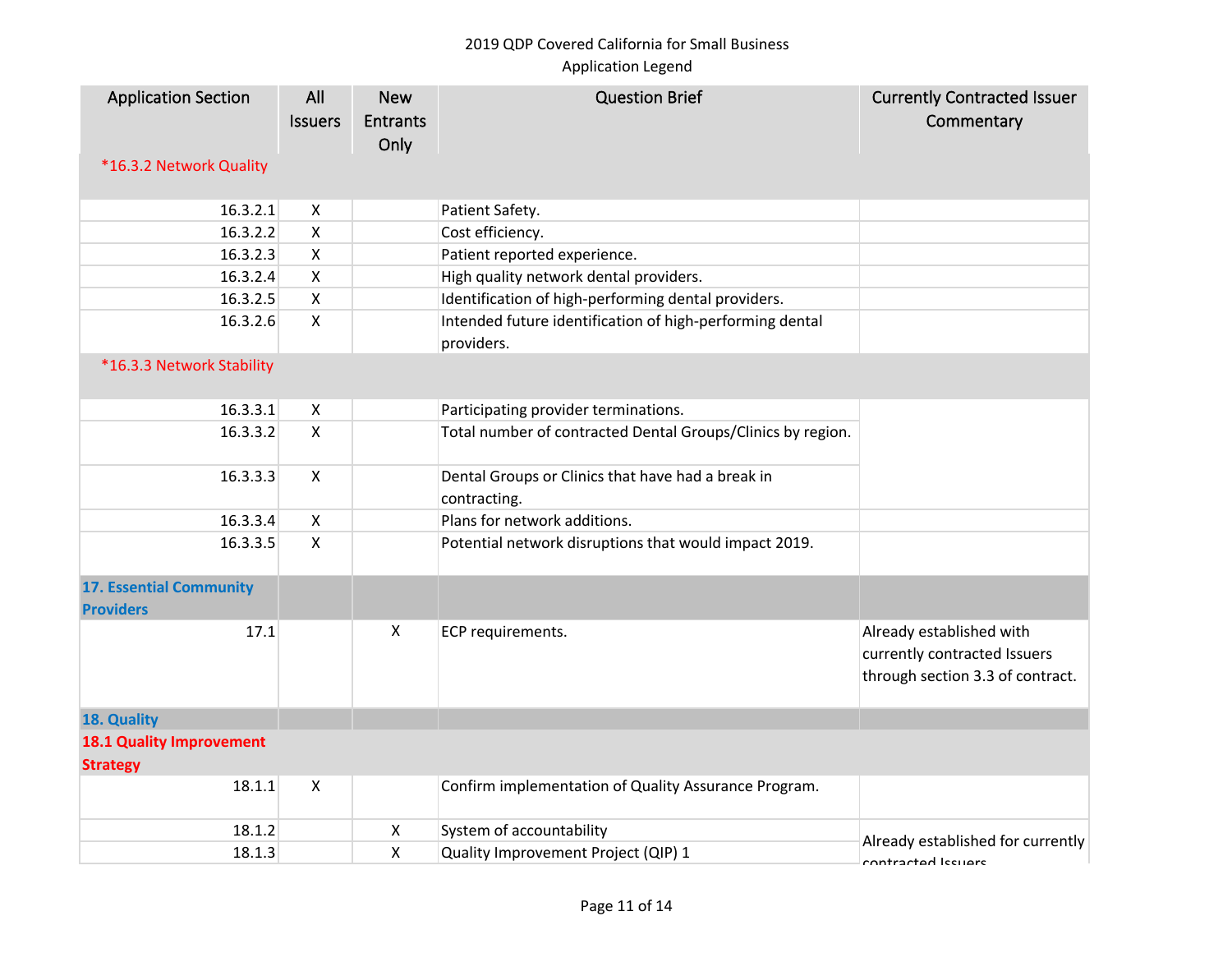| <b>Application Section</b>                              | All<br><b>Issuers</b> | <b>New</b><br><b>Entrants</b><br>Only | <b>Question Brief</b>                                                        | <b>Currently Contracted Issuer</b><br>Commentary         |
|---------------------------------------------------------|-----------------------|---------------------------------------|------------------------------------------------------------------------------|----------------------------------------------------------|
| 18.1.4                                                  |                       | $\mathsf{X}$                          | Quality Improvement Project (QIP) 2                                          | LUIILI ALLEU ISSUEIS.                                    |
| <b>18.2 Care Management</b>                             |                       |                                       |                                                                              |                                                          |
| 18.2.1                                                  | X                     |                                       | Understanding price variation and strategies re: unduly high<br>costs.       |                                                          |
| 18.2.2                                                  |                       | $\mathsf{X}$                          | Encourage use of diagnostic and preventive services.                         | Already established for currently<br>contracted Issuers. |
| 18.2.3                                                  | $\pmb{\times}$        |                                       | Planned activies to encourage use of diagnostic and<br>preventive services   |                                                          |
| 18.2.4                                                  |                       | X                                     | Attachment of planned activities.                                            | Already established for currently                        |
| 18.2.5                                                  |                       | $\mathsf{X}$                          | Oral health and wellness communication.                                      | contracted Issuers.                                      |
| 18.2.6                                                  | $\mathsf{X}$          |                                       | Planned activities to communicate oral health and wellness.                  |                                                          |
| 18.2.7                                                  |                       | $\boldsymbol{\mathsf{X}}$             | Attachment of planned activities.                                            | Already established for currently                        |
| 18.2.8                                                  |                       | $\mathsf{x}$                          | Demand management activities and health information<br>resources.            | contracted Issuers.                                      |
| <b>18.3 Health Status and Risk</b><br><b>Assessment</b> |                       |                                       |                                                                              |                                                          |
| 18.3.1                                                  | X                     |                                       | Features of oral health risk assessment.                                     |                                                          |
| 18.3.2                                                  | Χ                     |                                       | Information collection on enrollee oral health status                        |                                                          |
| 18.3.3                                                  |                       | X                                     | Plans to build capacity/systems to determine enrollee oral<br>health status. |                                                          |
| 18.3.4                                                  |                       | $\mathsf{X}$                          | Data sources used to track changes in oral health status                     |                                                          |
| 18.3.5                                                  |                       | $\mathsf{X}$                          | Plans to build capacity/systems to track changes in oral<br>health status.   |                                                          |
| 18.3.6                                                  | X                     |                                       | Identification of at-risk enrollees                                          |                                                          |
| 18.3.7                                                  |                       | X                                     | Plans to identify at-risk enrollees                                          |                                                          |
| 18.3.8                                                  | Χ                     |                                       | Current number of at-risk enrollees                                          |                                                          |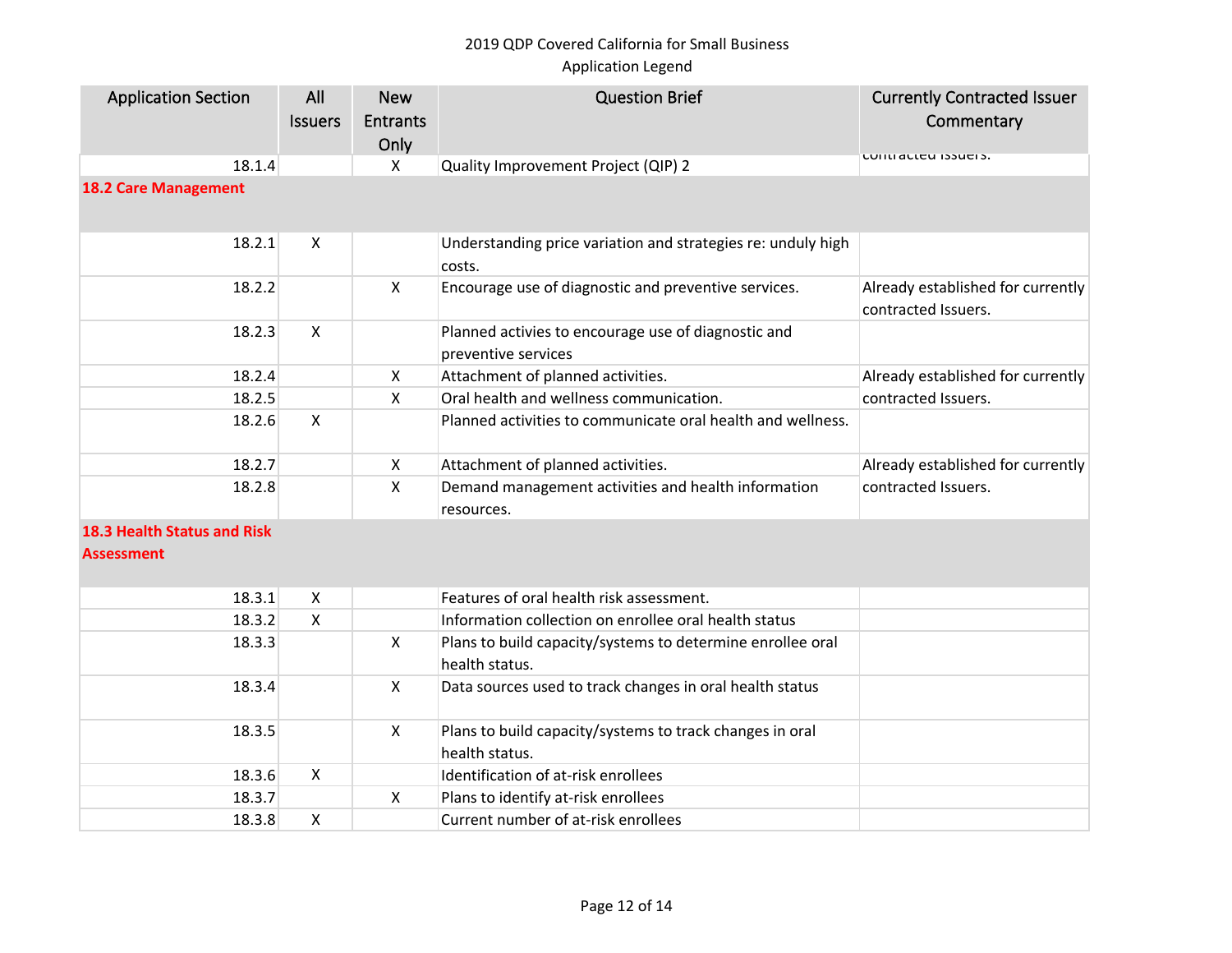# 2019 QDP Covered California for Small Business

## Application Legend

| <b>Application Section</b>                                                             | All<br><b>Issuers</b>     | <b>New</b><br><b>Entrants</b><br>Only | <b>Question Brief</b>                                                                       | <b>Currently Contracted Issuer</b><br>Commentary |
|----------------------------------------------------------------------------------------|---------------------------|---------------------------------------|---------------------------------------------------------------------------------------------|--------------------------------------------------|
| <b>18.4 Enrollee Population</b><br><b>Management</b>                                   |                           |                                       |                                                                                             |                                                  |
| 18.4.1                                                                                 | $\boldsymbol{\mathsf{X}}$ |                                       | Population health management.                                                               |                                                  |
| 18.4.2                                                                                 | $\boldsymbol{\mathsf{X}}$ |                                       | Member satisfaction.                                                                        |                                                  |
| 18.4.3                                                                                 | $\boldsymbol{\mathsf{X}}$ |                                       | Cost and utilization management.                                                            |                                                  |
| 18.4.4                                                                                 | $\boldsymbol{\mathsf{X}}$ |                                       | Clinical outcome quality.                                                                   |                                                  |
| <b>18.5 Innovations</b>                                                                |                           |                                       |                                                                                             |                                                  |
| 18.5.1                                                                                 |                           | X                                     | Plan, implement, evaluate, and replicate future healthcare<br>quality and cost innovations. |                                                  |
| <b>18.6 Reducing Health</b><br><b>Disparities and Ensuring</b><br><b>Health Equity</b> |                           |                                       |                                                                                             |                                                  |
| 18.6.1                                                                                 | $\mathsf{X}$              |                                       | Gathering of member information.                                                            |                                                  |
| 18.6.2                                                                                 | $\mathsf{X}$              |                                       | How Applicant intends to gather member information.                                         |                                                  |
| 18.6.3                                                                                 | $\mathsf{X}$              |                                       | Race/ethnicity data and usage.                                                              |                                                  |
| 18.6.4                                                                                 | X                         |                                       | Primary language data and usage.                                                            |                                                  |
| 18.6.5                                                                                 | $\mathsf{X}$              |                                       | Disability status data and usage.                                                           |                                                  |
| 18.7 Promotion,<br><b>Development, and Use of</b><br><b>Care Models</b>                |                           |                                       |                                                                                             |                                                  |
| 18.7.1                                                                                 | $\boldsymbol{\mathsf{X}}$ |                                       | Number of enrollees encouraged to select or are assigned<br>primary care dentist.           |                                                  |
| 18.7.2                                                                                 |                           | X                                     | How members are encouraged to use dental home.                                              | Already addressed with                           |
| 18.7.3                                                                                 |                           | X                                     | How contracted providers are encouraged to retain patients<br>for continued care.           | currently contracted Issuers.                    |
| <b>18.8 Provider Cost and</b><br><b>Quality</b>                                        |                           |                                       |                                                                                             |                                                  |
| 18.8.1                                                                                 |                           | X                                     | Cost and network provider information for members.                                          | Already addressed with                           |